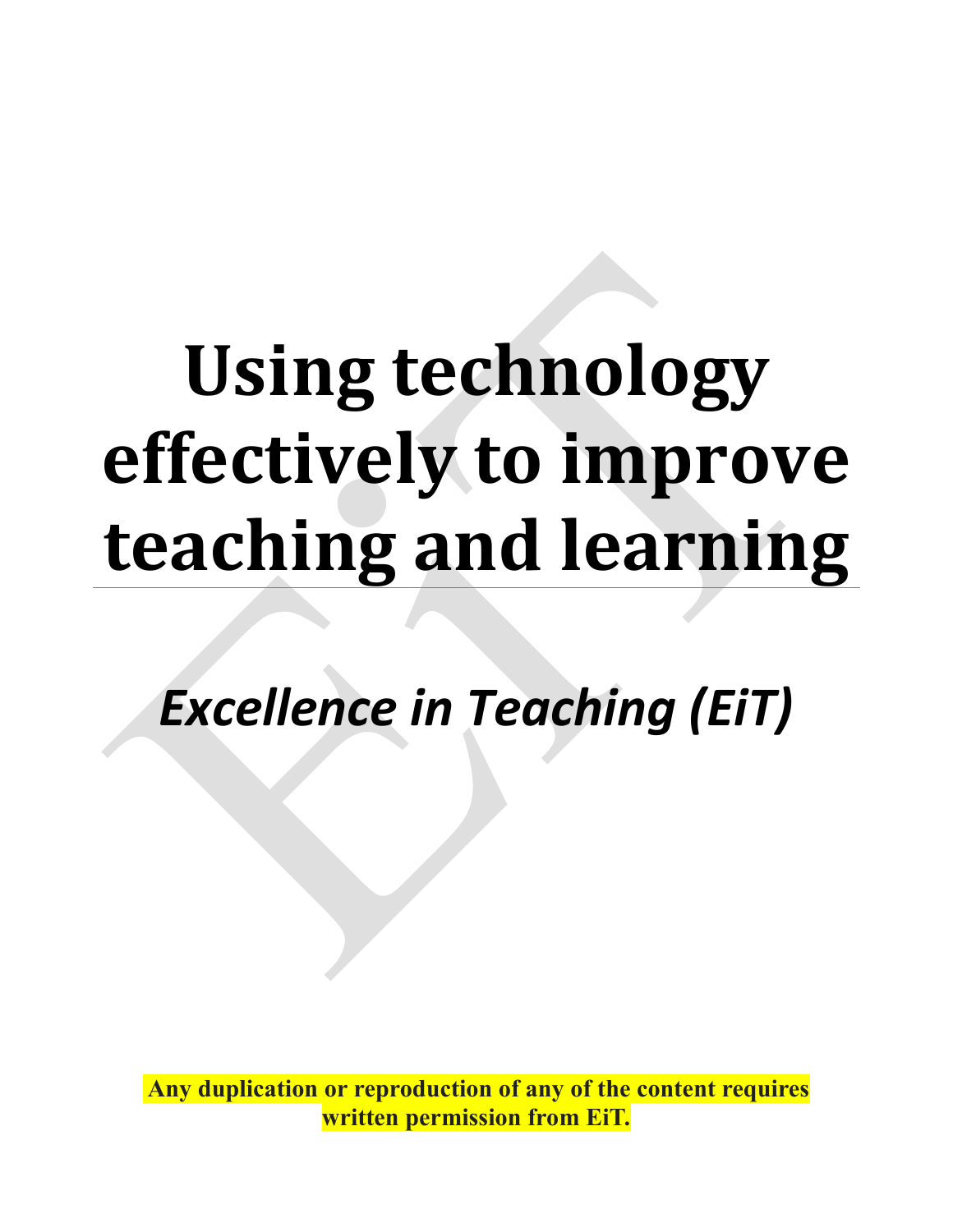# *Excellence in Teaching (EiT)*

**260 South Texas Blvd. Suite 303 Weslaco, TX 78596 (956) 854-4085 eitacp@yahoo.com**

**Activities offered by EiT that are designed to prepare teachers to integrate technology effectively into curricula and instruction, including activities consistent with the principals of universal design for learning.**

Excellences in Teaching (EiT) faculty members incorporate various technology-enhanced activities that are designed to prepare EiT teacher candidates to integrate technology effectively into curricula and instruction. Incorporating activities consistent with the principals of Universal Design for Learning (UDL) require designing and delivering face-toface EiT courses geared towards guiding EiT teacher candidates to better understand how to develop lessons that emphasize multiple means of representation, multiple means of action and expression, and multiple means of engagement.

**Representation:** UDL recommends teachers learn how to design and implement lessons in more than one format. Initially, EiT candidates learn how to utilize various assessment tools (e.g., surveys) that best determine students' learning styles and strengths. Understanding students' differences (consistent with cognitive neuroscience), guides the EiT candidate to better understand how to judiciously use technology that includes not only printed sources such as a textbook, but audio, video and interactive learning. Candidates learn that providing students with the opportunity to complete technology-enhanced assignments best suited to their learning styles and strengths is more conducive to developing selfdirected learners that become more motivated to complete academic tasks.

**Action and expression:** UDL recommends teachers learn that there are multiple options for students to complete an assignment. EiT candidates participate and learn the importance of designing and implementing technology-enhanced instructional activities that extend beyond the traditional worksheet and print-based environment and learn how to judiciously incorporate technology to provide learner-centered activities.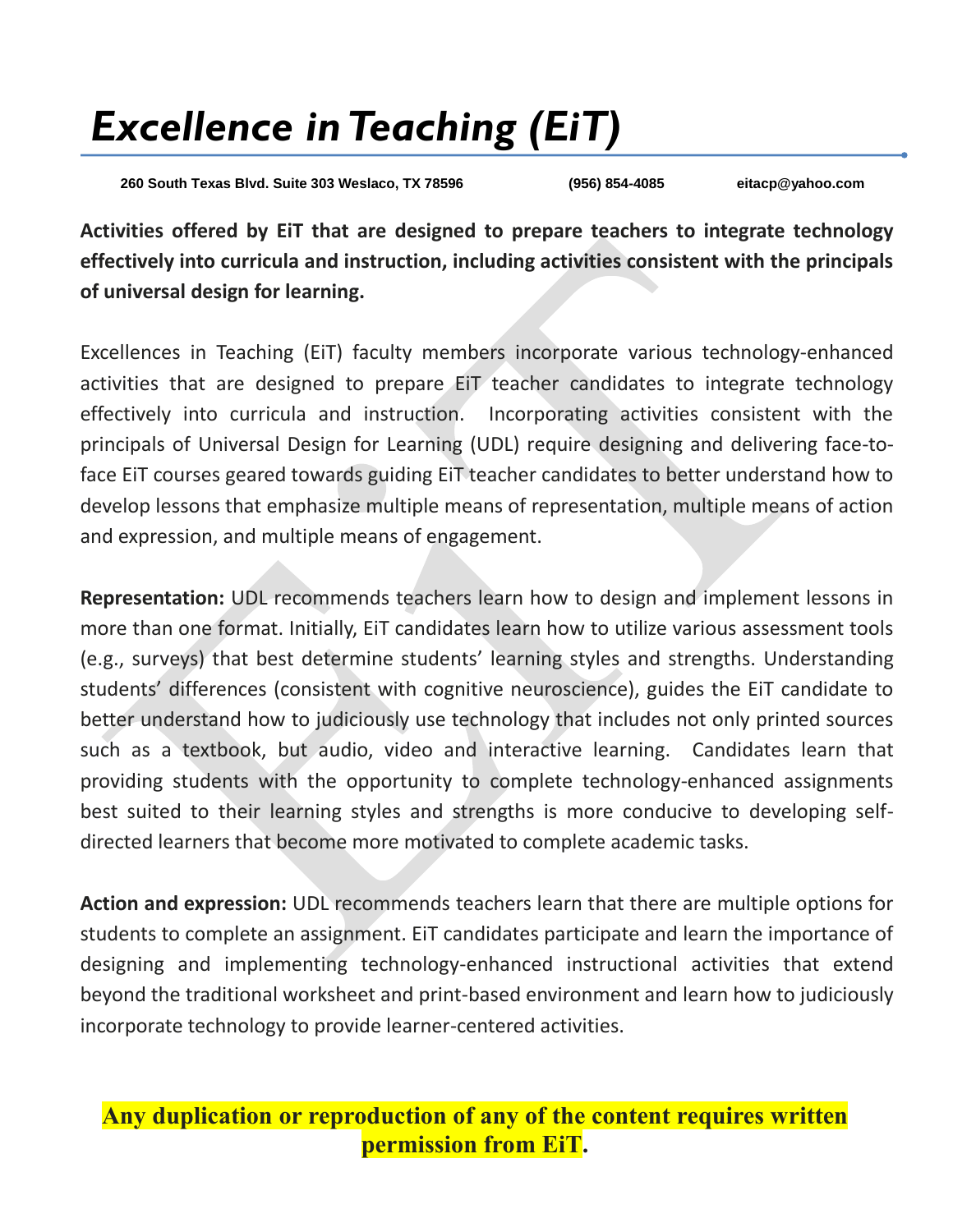**Engagement:** UDL encourages teachers learn to sustain students' interest during the learning cycle by including choices and providing activities that are relevant to students' lives. EiT candidates learn that planning and designing technologyenhanced activities extends beyond the implementation of multimedia presentation such as power point.

Learning how to transition to a digital learning environment requires that EiT teacher candidates understand that technology is a tool- a tool that is used judiciously. Additionally, important topics such as copyright issues that fall under the Fair Use clause and teaching students about plagiarism is included. Appropriate use of technology to avoid inappropriate communication that can be "perceived" or leads to inappropriate relationship with students is a critical component prior to teaching how to incorporate technology.

Engaging in and learning how to create a digital-learning environment that fosters engagement and encourages student to become independent and self-directed learners include:

#### **NiceNet (Internet Classroom Assistant)**

Rationale: Teaches EiT candidates learn how to communicate and collaborate with students in an online environment through the use of a discussion board. ICA has three major components: reading, electronic response, and electronic interaction. Although ICA is not synchronous, it is conducive to EiT candidates learning how to further extend the activities, questions, and/or videos to have students engage in a "flipped classroom."

**Google Suite** - Developed by Google, G Suite is a brand of cloud computing, productivity and collaboration tools, software and products.

Rationale: Teaches EiT candidates how to incorporate technology-enhanced activities that help students complete assignments by connecting with peers/teacher, creating